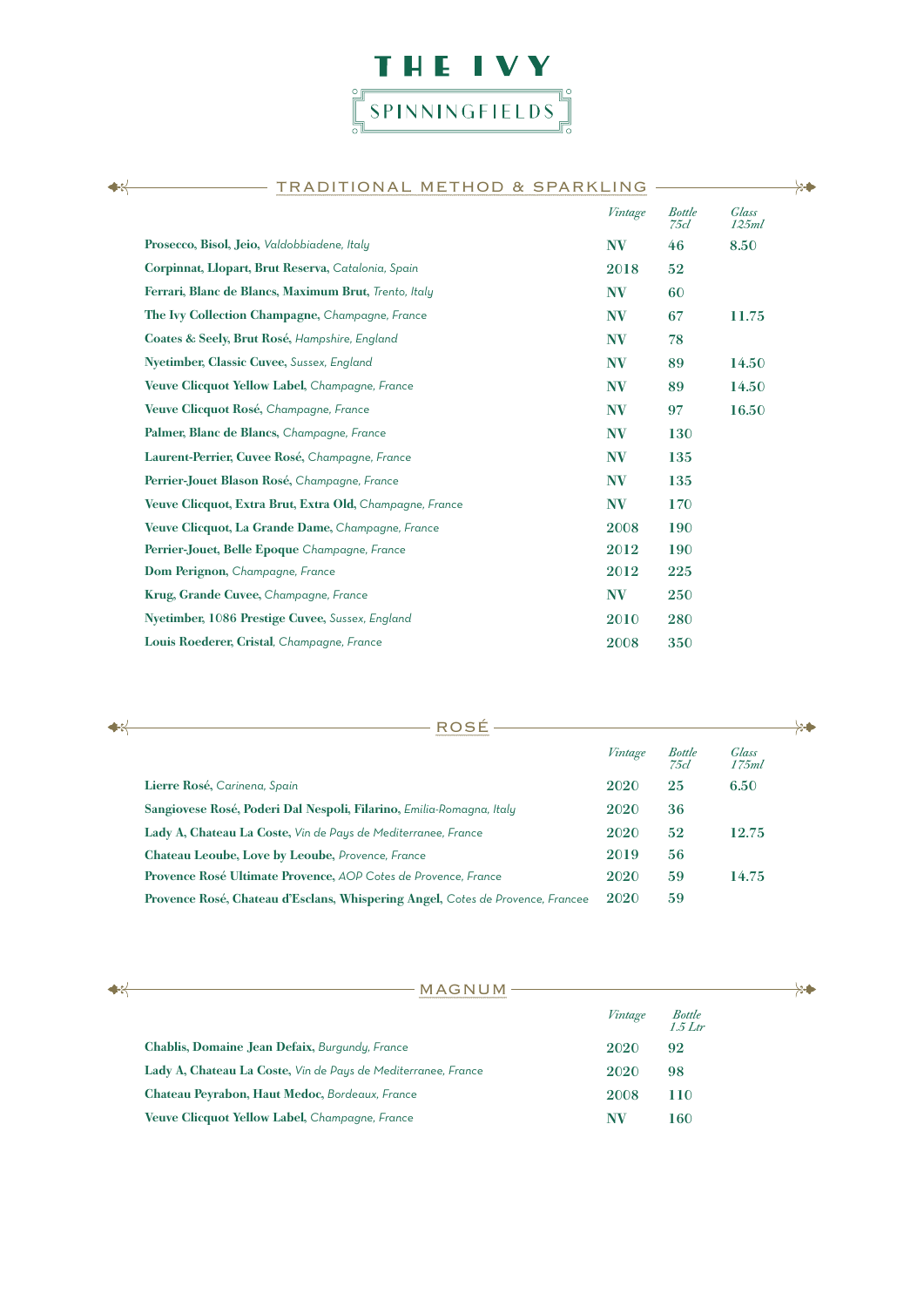

| WHITE                                                                                        |             |                       |                  |  |
|----------------------------------------------------------------------------------------------|-------------|-----------------------|------------------|--|
|                                                                                              | Vintage     | <b>Bottle</b><br>75cl | Glass<br>175ml   |  |
| Lierre White, Carinena, Spain                                                                | 2020        | 25                    | 6.50             |  |
| Chenin Blanc, Acacia Tree, Western Cape, South Africa                                        | 2019        | 29                    |                  |  |
| Verdejo, Cuatro Rayas, Rueda, Spain                                                          | <b>2020</b> | 30                    |                  |  |
| Lafabuleuse Blanc, Domaine Lafage, Miraflors, Cotes Catalanes, France                        | 2020        | 33                    |                  |  |
| Pinot Grigio, Organic, Riff, Alto Adige, Italy                                               | <b>2020</b> | 34                    | 8                |  |
| Gruner Veltliner, Mantlerhof, Weitgasse, Kremstal, Austria                                   | 2020        | 34                    |                  |  |
| Soave Classico, Suavia, Veneto, Italy                                                        | 2020        | 37                    | $\boldsymbol{9}$ |  |
| Chardonnay, Journey's End, Western Cape, South Africa                                        | 2020        | 40                    | 9.50             |  |
| Viognier, Valdivieso, Valley Selection, Maule Valley, Chile                                  | 2020        | 41                    |                  |  |
| Riesling, Markus Molitor, Haus Klosterberg, Mosel, Germany                                   | <b>2020</b> | 43                    |                  |  |
| Vermentino, Funtanaliras, Sardinia, Italy                                                    | <b>2020</b> | 43                    |                  |  |
| Albariño, Bodegas Castro Martin, A20, Rias Baixas, Spain                                     | 2020        | 44                    |                  |  |
| Sauvignon Blanc, Craggy Range, Martinborough, New Zealand                                    | 2019        | 44                    | 10.25            |  |
| Macon, Domaine Fichet, Crepillionne, Burgundy, France                                        | 2020        | 45                    |                  |  |
| Sylvaner, Scheurebe & Riesling, Joh. Bapt. Schafer, Schaferstundchen, Burg<br>Layen, Germany | 2018        | 46                    |                  |  |
| Rioja Blanco, Bhilar, Rioja, Spain                                                           | 2019        | 47                    |                  |  |
| Chablis, La Chablisienne, Sereine, Burgundy, France                                          | 2018        | 52                    | 11.75            |  |
| Gavi di Gavi, Morgassi Superiore, Volo Riserva, Piedmont, Italy                              | 2018        | 54                    |                  |  |
| Pouilly Fume, Domaine des Cassiers, Cuvee Prestige, Loire, France                            | 2019        | 55                    |                  |  |
| Riesling, Millton, Opou, Gisborne, New Zealand                                               | 2020        | 60                    |                  |  |
| Bacchus, Chardonnay, Litmus, Element 20, England                                             | 2016        | 62                    |                  |  |
| Chablis 1 er Cru, Domaine Paul Nicolle, Les Fourneaux, Burgundy, France                      | 2019        | 69                    |                  |  |
| Pinot Gris, Prophet's Rock, Central Otago, New Zealand                                       | 2019        | 70                    |                  |  |
| Sauvignon Blanc, Mission Hill, Okanagan Valley, Canada                                       | <b>2020</b> | 72                    |                  |  |
| Sancerre Blanc, Domaine Fouassier, Clos Paradis, Loire, France                               | 2019        | 74                    |                  |  |
| Crozes-Hermitage Blanc, Paul Jaboulet Aine, Mule Blanche, Rhone, France                      | 2020        | 75                    |                  |  |
| Chardonnay, Creation, Reserve, Walker Bay, South Africa                                      | 2020        | 80                    |                  |  |
| Chardonnay, Morgan, Double L Vineyard, California, USA                                       | 2020        | 90                    |                  |  |
| Meursault Domaine Vincent Latour, Grands Charrons, Burgundy, France                          | 2019        | 95                    |                  |  |
| Condrieu, Saint Cosme, Rhone, France                                                         | 2019        | 110                   |                  |  |
| Fume Blanc, Robert Mondavi, Napa Valley, USA                                                 | 2019        | 125                   |                  |  |
| Chateau Smith Haut Lafitte Blanc, Pessac-Leognan, Bordeaux, France                           | 2015        | 170                   |                  |  |
| Corton-Charlemagne Grand Cru, Domaine Roux, Burgundy, France                                 | 2018        | 250                   |                  |  |